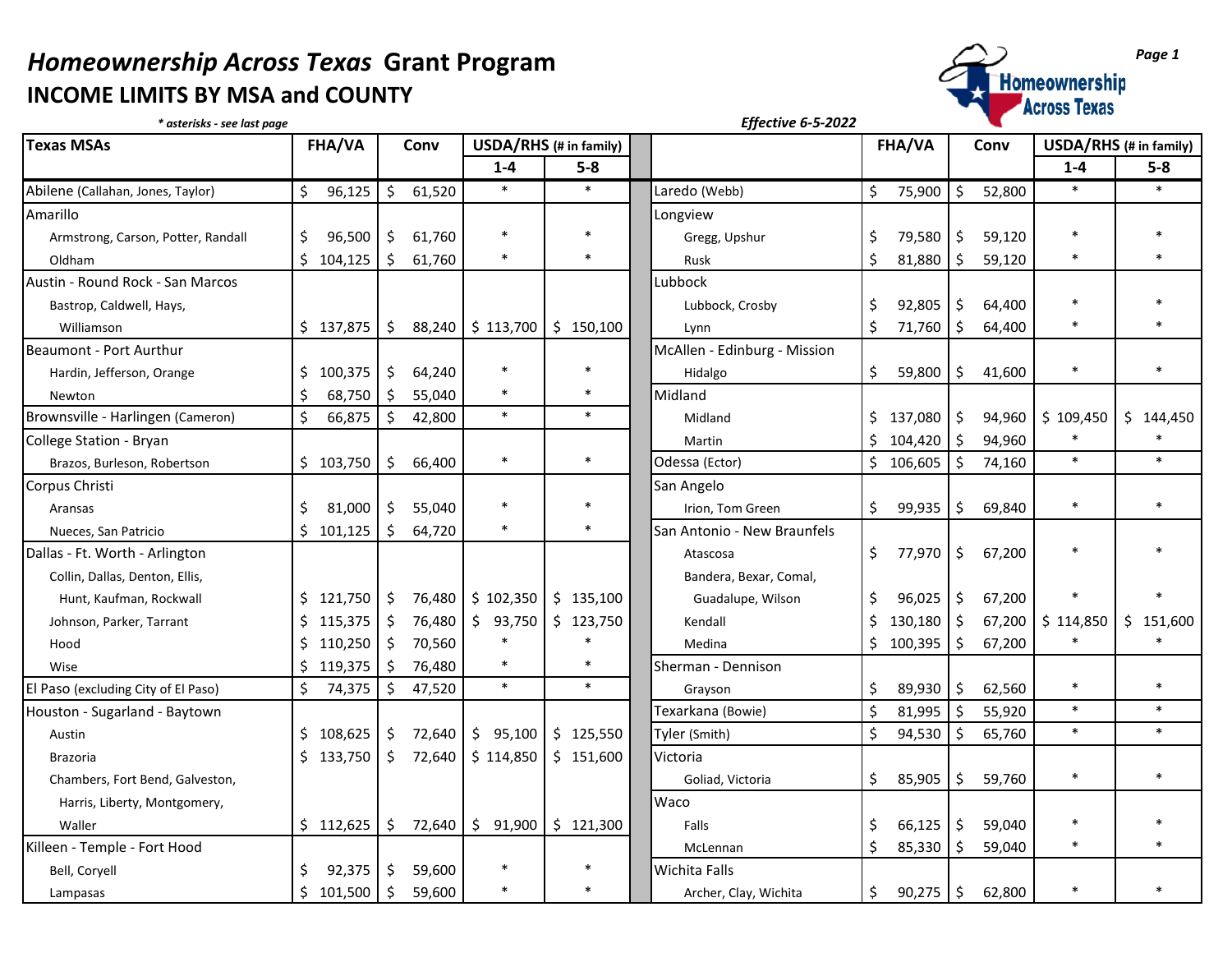## *Homeownership Across Texas* Grant Program<br>
INCOME LIMITS BY MSA and COUNTY **INCOME LIMITS BY MSA and COUNTY**



| * asterisks - see last page |                   |                   |              |                        | Effective 6-5-2022 |               |                   |           |                        |
|-----------------------------|-------------------|-------------------|--------------|------------------------|--------------------|---------------|-------------------|-----------|------------------------|
| <b>Texas Counties</b>       | <b>FHA/VA</b>     | Conv              |              | USDA/RHS (# in family) |                    | <b>FHA/VA</b> | Conv              |           | USDA/RHS (# in family) |
|                             |                   |                   | $1 - 4$      | $5-8$                  |                    |               |                   | $1 - 4$   | $5-8$                  |
| Anderson                    | \$<br>74,375      | $\zeta$<br>55,040 | $\ast$       | $\ast$                 | Dallam             | \$<br>88,205  | \$<br>61,360      | $\ast$    | $\ast$                 |
| Andrews                     | \$<br>116,500     | $\zeta$<br>74,560 | \$101,650    | \$134,200              | Dawson             | \$<br>69,805  | $\zeta$<br>55,040 | $\ast$    | $\ast$                 |
| Angelina                    | \$<br>79,875      | \$<br>55,040      | $\ast$       | $\ast$                 | <b>DeWitt</b>      | \$<br>71,185  | $\zeta$<br>62,880 | $\ast$    | $\ast$                 |
| Bailey                      | \$<br>77,125      | $\zeta$<br>55,040 | $\ast$       | $\ast$                 | Deaf Smith         | \$<br>79,120  | \$<br>55,040      | $\ast$    | $\ast$                 |
| Baylor                      | $\zeta$<br>77,625 | \$<br>55,040      | $\ast$       | $\ast$                 | Delta              | \$<br>90,390  | \$<br>55,040      | $\ast$    | $\ast$                 |
| Bee                         | \$<br>69,375      | \$<br>55,040      | $\ast$       | $\ast$                 | Dickens            | Ś<br>77,510   | \$<br>55,040      | $\ast$    | $\ast$                 |
| Blanco                      | \$<br>98,375      | \$<br>62,960      | $\ast$       | $\ast$                 | Dimmit             | Ś<br>40,135   | \$<br>55,040      | $\ast$    | $\ast$                 |
| <b>Borden</b>               | \$<br>129,875     | \$<br>83,120      | \$106,750    | \$140,900              | Donley             | \$<br>67,965  | $\zeta$<br>55,040 | $\ast$    | $\ast$                 |
| <b>Bosque</b>               | \$<br>85,125      | \$<br>55,040      | $\ast$       | $\ast$                 | Duval              | \$<br>66,355  | Ŝ.<br>55,040      | $\ast$    | $\ast$                 |
| <b>Brewster</b>             | $\zeta$<br>91,500 | \$<br>58,560      | $\ast$       | $\ast$                 | Eastland           | \$<br>63,825  | $\zeta$<br>55,040 | $\ast$    | $\ast$                 |
| <b>Briscoe</b>              | \$<br>75,500      | Ŝ.<br>55,040      | $\ast$       | $\ast$                 | Edwards            | \$<br>76,130  | \$<br>55,040      | $\ast$    | $\ast$                 |
| <b>Brooks</b>               | \$<br>43,625      | \$<br>55,040      | $\ast$       | $\ast$                 | Erath              | \$<br>94,760  | $\zeta$<br>65,920 | $\ast$    | $\ast$                 |
| <b>Brown</b>                | \$<br>86,000      | \$<br>55,040      | $\ast$       | $\ast$                 | Fannin             | Ś<br>87,630   | $\zeta$<br>60,960 | $\ast$    | $\ast$                 |
| <b>Burnet</b>               | \$<br>98,375      | 62,960<br>\$      | $\ast$       | $\ast$                 | Fayette            | Ś<br>92,805   | \$<br>64,560      | $\ast$    | $\ast$                 |
| Calhoun                     | \$<br>98,250      | \$<br>62,880      | $\ast$       | $\ast$                 | Fisher             | \$<br>79,235  | \$<br>55,120      | $\ast$    | $\ast$                 |
| Camp                        | \$<br>81,250      | \$<br>55,040      | $\ast$       | $\ast$                 | Floyd              | \$<br>69,920  | \$<br>55,040      | $\ast$    | $\ast$                 |
| Cass                        | $\zeta$<br>75,750 | $\zeta$<br>55,040 | $\ast$       | $\ast$                 | Foard              | Ś.<br>70,035  | Ś.<br>55,040      | $\ast$    | $\ast$                 |
| Castro                      | Ś<br>85,125       | Ŝ.<br>55,040      | $\ast$       | $\ast$                 | Franklin           | Ś<br>83,030   | $\zeta$<br>57,760 | $\ast$    | $\ast$                 |
| Cherokee                    | \$<br>79,875      | \$<br>55,040      | $\ast$       | $\ast$                 | Freestone          | \$<br>81,075  | \$<br>56,400      | $\ast$    | $\ast$                 |
| Childress                   | \$<br>88,000      | \$<br>56,320      | $\ast$       | $\ast$                 | Frio               | Ś.<br>69,230  | $\zeta$<br>55,040 | $\ast$    | $\ast$                 |
| Cochran                     | $\zeta$<br>81,000 | \$<br>55,040      | $\ast$       | $\ast$                 | Gaines             | \$<br>92,575  | $\zeta$<br>64,400 | $\ast$    | $\ast$                 |
| Coke                        | \$<br>90,125      | \$<br>57,680      | $\ast$       | $\ast$                 | Garza              | \$<br>87,170  | \$<br>60,640      | $\ast$    | $\ast$                 |
| Coleman                     | $\zeta$<br>81,250 | \$<br>55,040      | $\ast$       | $\ast$                 | Gillespie          | \$<br>93,955  | \$<br>65,360      | $\ast$    | $\ast$                 |
| Collingsworth               | $\zeta$<br>69,625 | \$<br>55,040      | $\ast$       | $\ast$                 | Glasscock          | \$<br>94,645  | $\zeta$<br>65,840 | \$122,250 | \$148,150              |
| Colorado                    | \$<br>87,375      | \$<br>55,920      | $\ast$       | $\ast$                 | Gonzales           | Ś<br>79,810   | \$<br>55,520      | $\ast$    | $\ast$                 |
| Comanche                    | \$<br>84,625      | \$<br>55,040      | $\ast$       | $\ast$                 | Gray               | Ś.<br>79,350  | $\zeta$<br>55,200 | $\ast$    | $\ast$                 |
| Concho                      | \$<br>89,000      | \$<br>56,960      | $\ast$       | $\ast$                 | Grimes             | Ś.<br>76,590  | $\zeta$<br>55,040 | $\ast$    | $\ast$                 |
| Cooke                       | \$<br>101,500     | \$<br>64,960      | $\ast$       | $\ast$                 | Hale               | \$<br>70,610  | $\zeta$<br>55,040 | $\ast$    | $\ast$                 |
| Cottle                      | \$<br>59,000      | \$<br>55,040      | $\ast$       | $\ast$                 | Hall               | Ś<br>55,890   | \$<br>55,040      | $\ast$    | $\ast$                 |
| Crane                       | \$<br>101,000     | \$<br>64,640      | \$<br>93,150 | \$122,950              | Hamilton           | \$<br>84,525  | $\zeta$<br>58,800 | $\ast$    | $\ast$                 |
| Crockett                    | \$<br>90,625      | $\zeta$<br>58,000 | $\ast$       | $\ast$                 | Hansford           | Ś.<br>53,475  | Ś.<br>55,040      | $\ast$    | $\ast$                 |
| Culberson                   | \$<br>58,500      | \$<br>55,040      | $\ast$       | $\ast$                 | Hardeman           | \$<br>68,655  | \$<br>55,040      | $\ast$    | $\ast$                 |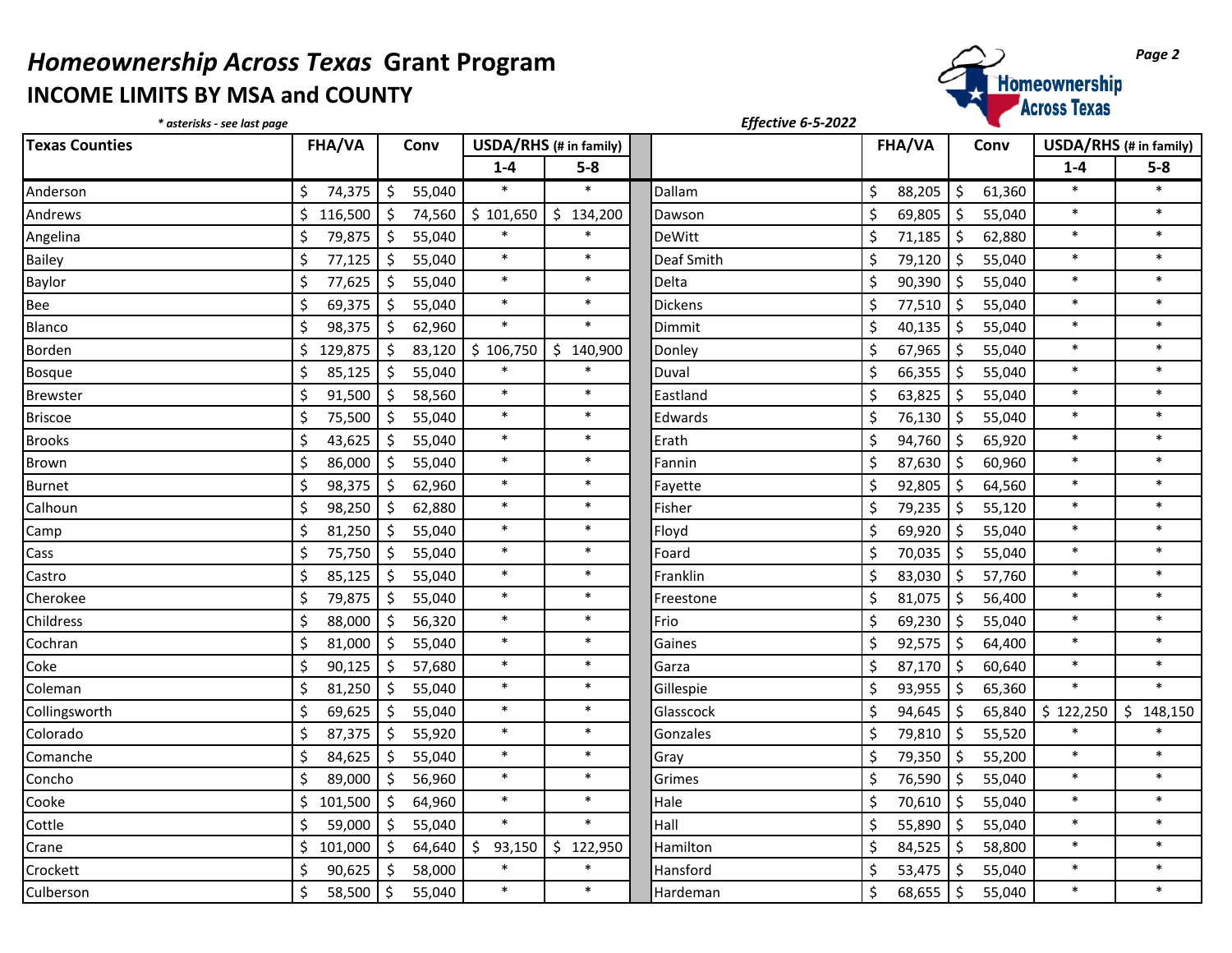## *Homeownership Across Texas* Grant Program<br>
INCOME LIMITS BY MSA and COUNTY<br> *Page 3*<br> *Page 3*<br> *Page 3* **INCOME LIMITS BY MSA and COUNTY**



| * asterisks - see last page     |                |                                |                        |               | Effective 6-5-2022 |               |                               |                        |           |
|---------------------------------|----------------|--------------------------------|------------------------|---------------|--------------------|---------------|-------------------------------|------------------------|-----------|
| <b>Texas Counties</b><br>FHA/VA |                | Conv                           | USDA/RHS (# in family) |               |                    | <b>FHA/VA</b> | Conv                          | USDA/RHS (# in family) |           |
|                                 |                |                                | $1 - 4$                | $5-8$         |                    |               |                               | $1-4$                  | $5-8$     |
| Harrison                        | 106,000<br>\$. | \$<br>59,120                   | $\ast$                 | $\ast$        | Leon               | \$<br>73,140  | $\zeta$<br>55,040             | $\ast$                 | $\ast$    |
| Hartley                         | Ś.<br>94,500   | \$<br>60,480                   | $\ast$                 | $\ast$        | Limestone          | \$<br>69,230  | $\zeta$<br>55,040             | $\ast$                 | $\ast$    |
| Haskell                         | \$<br>75,250   | \$<br>55,040                   | $\ast$                 | $\ast$        | Lipscomb           | Ś.<br>85,330  | $\ddot{\mathsf{S}}$<br>59,360 | $\ast$                 | $\ast$    |
| Hemphill                        | Ś.<br>117,125  | $\zeta$<br>74,960              | $\ast$                 | $\ast$        | Live Oak           | \$<br>88,550  | \$<br>61,600                  | $\ast$                 | $\ast$    |
| Henderson                       | 81,000<br>Ś    | \$<br>55,040                   | $\ast$                 | $\ast$        | Llano              | \$<br>80,270  | $\zeta$<br>55,840             | $\ast$                 | $\ast$    |
| Hill                            | \$<br>87,500   | $\zeta$<br>56,000              | $\ast$                 | $\ast$        | Loving             | \$<br>129,030 | $\zeta$<br>89,760             | \$106,400              | \$140,450 |
| Hockley                         | \$<br>78,625   | $\zeta$<br>55,040              | $\ast$                 | $\ast$        | Madison            | \$<br>75,440  | $\ddot{\mathsf{S}}$<br>56,480 | $\ast$                 | $\ast$    |
| Hopkins                         | 87,750<br>Ś    | \$<br>56,160                   | $\ast$                 | $\ast$        | Marion             | \$<br>93,265  | $\zeta$<br>55,040             | $\ast$                 | $\ast$    |
| Houston                         | Ś<br>66,125    | $\zeta$<br>55,040              | $\ast$                 | $\ast$        | Mason              | \$<br>81,190  | \$<br>55,120                  | $\ast$                 | $\ast$    |
| Howard                          | Ś<br>90,625    | $\zeta$<br>58,000              | $\ast$                 | $\ast$        | Matagorda          | \$<br>62,100  | $\ddot{\mathsf{S}}$<br>55,040 | $\ast$                 | $\ast$    |
| Hudspeth                        | Ś<br>43,000    | $\zeta$<br>47,520              | $\ast$                 | $\ast$        | Maverick           | \$<br>79,235  | $\zeta$<br>55,040             | $\ast$                 | $\ast$    |
| Hutchinson                      | Ś<br>87,875    | $\zeta$<br>56,240              | $\ast$                 | $\ast$        | McCulloch          | \$<br>76,820  | \$<br>55,040                  | $\ast$                 | $\ast$    |
| Jack                            | Ś<br>87,625    | $\zeta$<br>56,080              | $\ast$                 | $\ast$        | McMullen           | \$<br>56,925  | $\zeta$<br>64,880             | $\ast$                 | $\ast$    |
| Jackson                         | \$<br>102,250  | $\zeta$<br>65,440              | $\ast$                 | $\ast$        | Menard             | \$<br>70,610  | $\zeta$<br>55,040             | $\ast$                 | $\ast$    |
| Jasper                          | 82,000<br>Ś    | \$<br>55,040                   | $\ast$                 | $\ast$        | Milam              | \$<br>77,165  | $\zeta$<br>55,040             | $\ast$                 | $\ast$    |
| Jeff Davis                      | Ś<br>88,625    | \$<br>56,720                   | $\ast$                 | $\ast$        | Mills              | \$<br>79,465  | $\zeta$<br>55,280             | $\ast$                 | $\ast$    |
| Jim Hogg                        | \$<br>61,250   | \$<br>55,040                   | $\ast$                 | $\ast$        | Mitchell           | \$<br>100,050 | $\zeta$<br>69,600             | $\ast$                 | $\ast$    |
| Jim Wells                       | \$<br>76,625   | \$<br>55,040                   | $\ast$                 | $\ast$        | Montague           | Ś.<br>79,005  | $\zeta$<br>55,040             | $\ast$                 | $\ast$    |
| Karnes                          | Ś.<br>101,125  | \$<br>64,720                   | $\ast$                 | $\ast$        | Moore              | \$<br>75,555  | \$<br>55,040                  | $\ast$                 | $\ast$    |
| Kenedy                          | Ś<br>57,000    | $\zeta$<br>55,040              | $\ast$                 | $\ast$        | <b>Morris</b>      | \$<br>67,505  | Ŝ.<br>55,040                  | $\ast$                 | $\ast$    |
| Kent                            | Ś.<br>86,000   | \$<br>55,040                   | $\ast$                 | $\ast$        | Motley             | \$<br>79,695  | 55,440<br>\$                  | $\ast$                 | $\ast$    |
| Kerr                            | 91,750<br>Ś    | $\zeta$<br>58,720              | $\ast$                 | $\ast$        | Nacogdoches        | \$<br>73,945  | $\zeta$<br>55,040             | $\ast$                 | $\ast$    |
| Kimble                          | Ś<br>79,375    | \$<br>55,040                   | $\ast$                 | $\ast$        | Navarro            | \$<br>73,945  | \$<br>55,040                  | $\ast$                 | $\ast$    |
| King                            | \$<br>91,125   | \$<br>58,320                   | \$<br>99,900           | \$<br>131,850 | Nolan              | \$<br>73,830  | $\ddot{\mathsf{S}}$<br>55,040 | $\ast$                 | $\ast$    |
| Kinney                          | \$<br>79,625   | \$<br>55,040                   | $\ast$                 |               | Ochiltree          | \$<br>77,510  | $\ddot{\varsigma}$<br>55,040  | $\ast$                 | $\ast$    |
| Kleberg                         | Ś<br>72,750    | $\boldsymbol{\zeta}$<br>55,040 | $\ast$                 | $\ast$        | Palo Pinto         | \$<br>75,210  | $\zeta$<br>55,040             | $\ast$                 | $\ast$    |
| Knox                            | Ś<br>86,625    | \$<br>55,440                   | $\ast$                 | $\ast$        | Panola             | \$<br>75,900  | $\zeta$<br>55,040             | $\ast$                 | $\ast$    |
| La Salle                        | Ś<br>79,125    | \$<br>55,040                   | $\ast$                 | $\ast$        | Parmer             | \$<br>83,145  | \$<br>57,840                  | $\ast$                 | $\ast$    |
| Lamar                           | \$<br>79,250   | \$<br>55,040                   | $\ast$                 | $\ast$        | Pecos              | \$<br>78,200  | $\zeta$<br>55,040             | $\ast$                 | $\ast$    |
| Lamb                            | Ś<br>74,375    | \$<br>55,040                   | $\ast$                 | $\ast$        | Polk               | \$<br>74,290  | $\zeta$<br>55,040             | $\ast$                 | $\ast$    |
| Lavaca                          | \$<br>97,125   | \$<br>62,160                   | $\ast$                 | $\ast$        | Presidio           | \$<br>44,505  | $\zeta$<br>55,040             | $\ast$                 | $\ast$    |
| Lee                             | \$<br>88,750   | \$<br>56,800                   | $\ast$                 | $\ast$        | Rains              | \$<br>88,550  | $\zeta$<br>61,600             | $\ast$                 | $\ast$    |